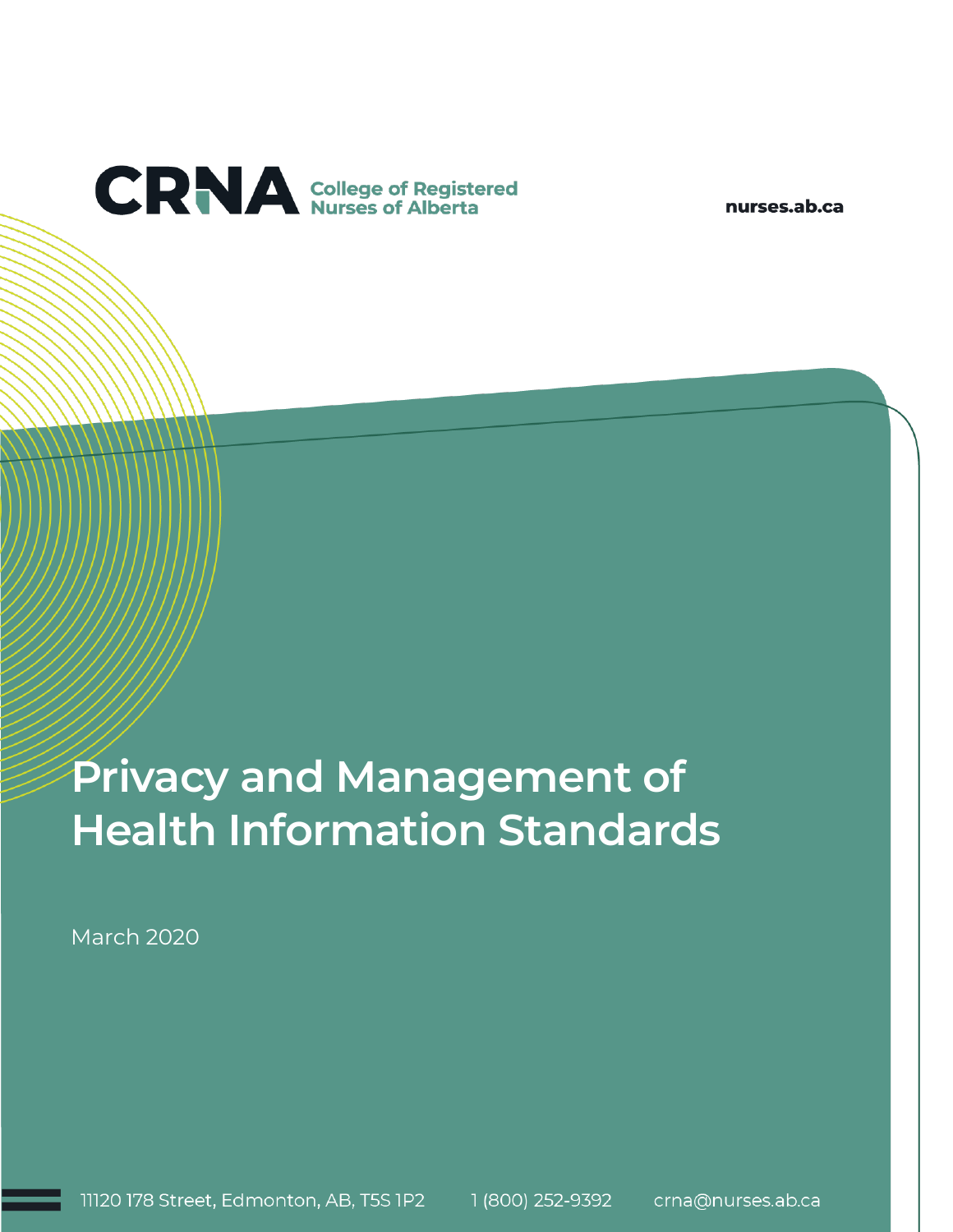



Approved by the College and Association of Registered Nurses of Alberta (CARNA) Council, March 2020.

CARNA is operating as the College of Registered Nurses of Alberta (CRNA).

Use of this document is permitted for the purposes of education, research, private study or reference.

Ensure you are using the current version of this document by visiting our website.

College of Registered Nurses of Alberta 11120 – 178 Street Edmonton, AB T5S 1P2

Phone: 780.451.0043 (in Edmonton) or 1.800.252.9392 (Canada-wide) Fax: 780.452.3276 Email: *[practice@nurses.ab.ca](mailto:practice@nurses.ab.ca)* Website: *[nurses.ab.ca](http://www.nurses.ab.ca/)*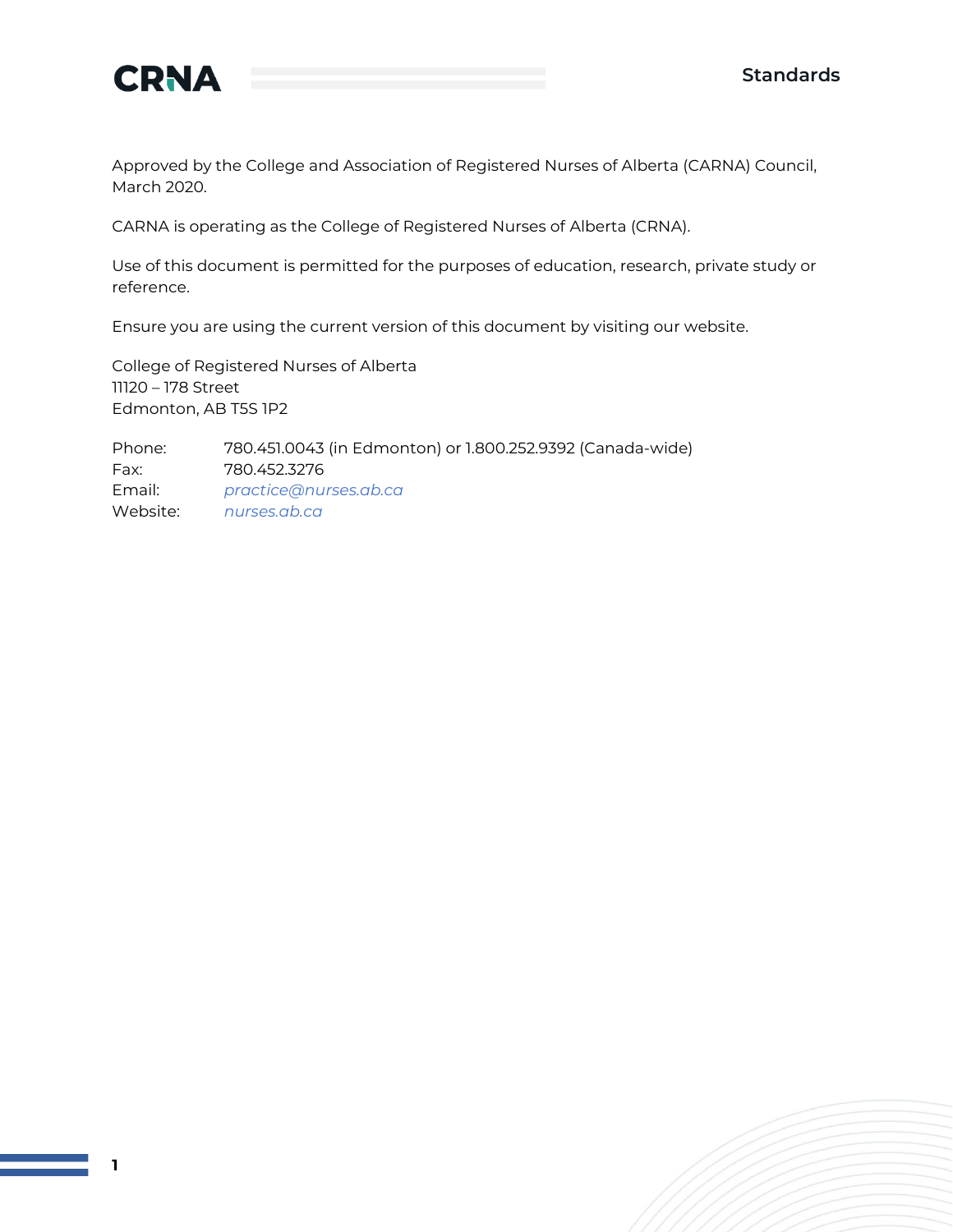

### **Table of Contents**

| APPENDIX C: NOTICE OF LOSS OR UNAUTHORIZED ACCESS OR DISCLOSURE 77    |  |
|-----------------------------------------------------------------------|--|
| APPENDIX D: NOTICE TO COMMISSIONER OF DECISIONS NOT TO GIVE NOTICE 20 |  |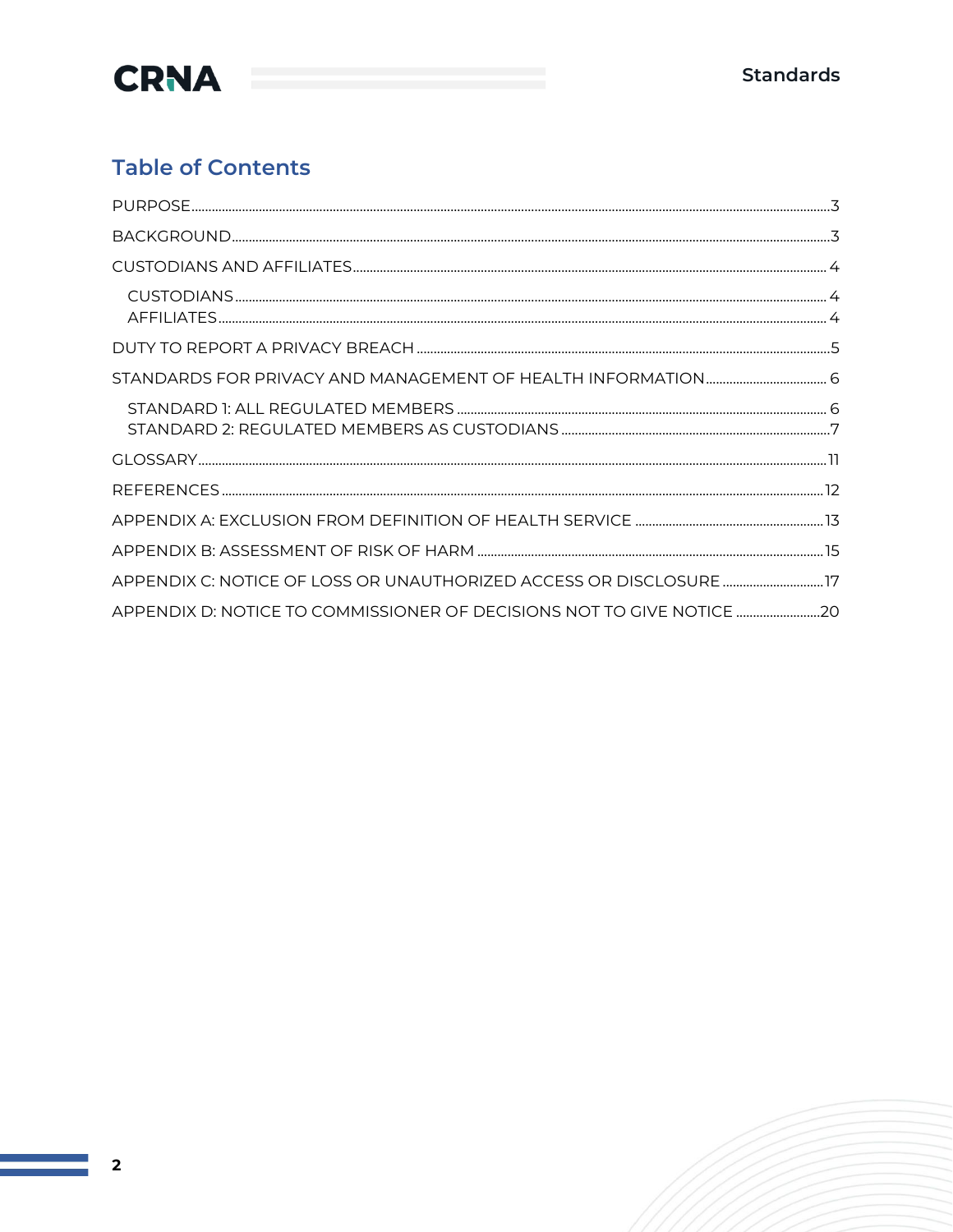## **Purpose**

The purpose of these standards is to:

- outline the responsibilities of regulated members<sup>1</sup> when managing health information; and
- outline the *Health Information Act* (HIA) (2000) requirements for **CUSTODIANS<sup>2</sup>** and **AFFILIATES** of **HEALTH INFORMATION.**

These standards apply to regulated members at all times, in every domain of practice.

# **Background**

The HIA, the *Health Information Regulation* (2001), and the *Alberta Electronic Health Record Regulation* (2010) outline expectations for the collection, use, disclosure, and security of health information that protects the privacy and confidentiality of individuals and their health information. The HIA balances the protection of privacy with sharing health information to provide a **HEALTH SERVICE** and manage the health system. Regardless of how a health service is paid for, the HIA applies to all health information collected, used, and disclosed by custodians in relation to that health service.

Regulated members are governed by a variety of privacy legislation, which applies to the personal information that they collect, use, and disclose. Where the HIA does not apply, Alberta's *Personal Information Protection Act* (PIPA), *Freedom of Information and Protection of Privacy Act* (FOIP), or the federal *Personal Information Protection and Electronic Documents Act* (PIPEDA) may. Regulated members are accountable for understanding which legislation applies to their nursing practice.

The HIA does not apply to health information collected for purposes other than to provide health services. The *Health Information Regulation* (2001) excludes a number of services from the definition of health services (Appendix A).

<sup>1</sup> The term "regulated members" includes all CARNA regulated members such as registered nurses, graduate nurses, certified graduate nurses, nurse practitioners, graduate nurse practitioners, and RN or NP courtesy regulated members.

<sup>2</sup> Words or phrases in **BOLD CAPITALS** upon first mention are defined in the glossary.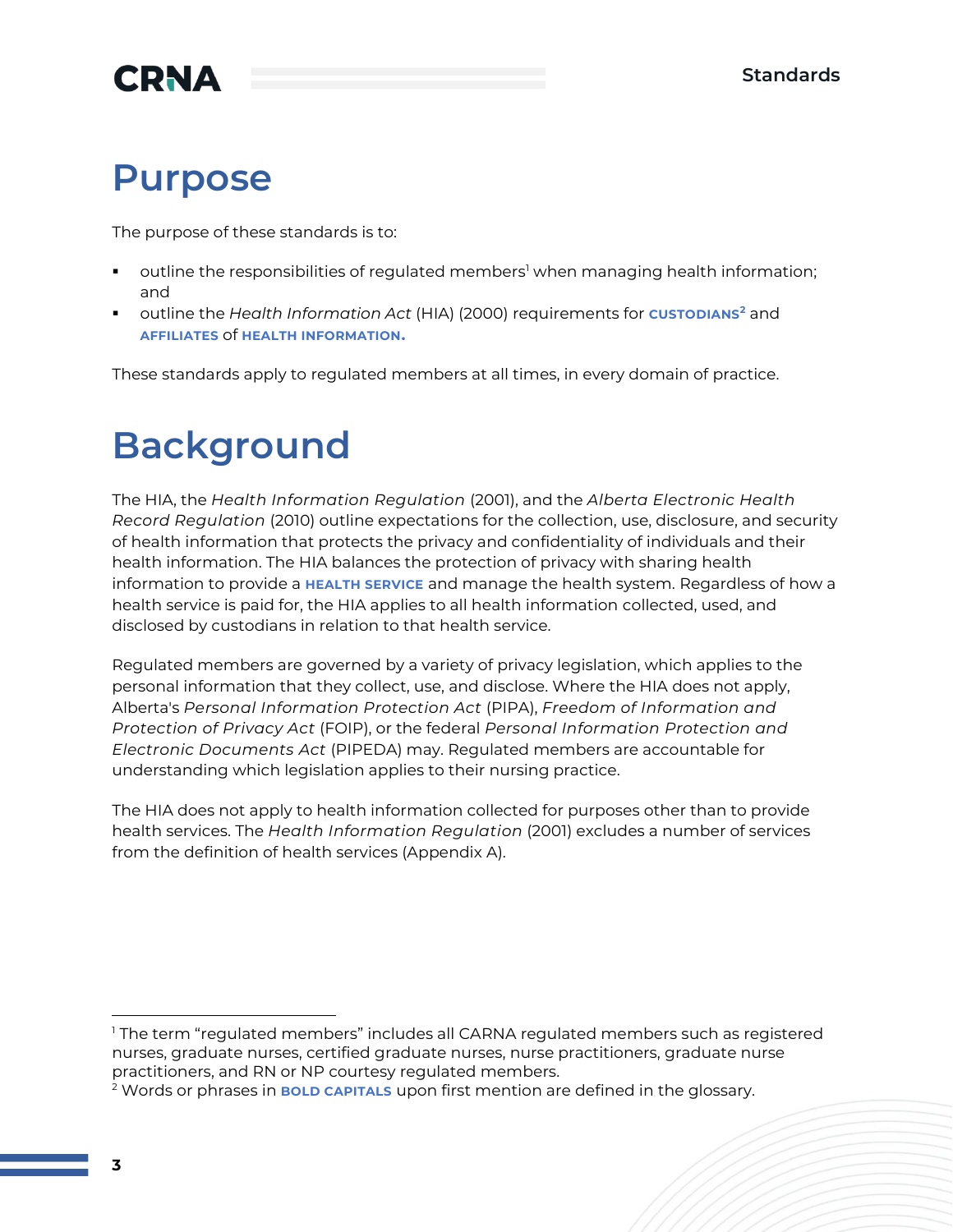# **Custodians and Affiliates**

Custodians are the gatekeepers of the health information, and can include regulated members. Regulated members are custodians for the purposes of the HIA unless they are an affiliate of another custodian.

### **Custodians**

The HIA identifies custodians as:

- hospital boards, nursing home operators, provincial health boards;
- health-care providers providing health services; and
- health-care professionals that are designated under the *Health Information Regulation* (2001).

Regulated members may be self-employed or employed to provide health services by other organizations such as private industry or clinics, corporations, and educational institutions, which are not custodians under the HIA. When regulated members practicing in these settings collect health information for the purpose of providing a health service, then they are the custodians under the HIA.

An example of this is occupational health nurses employed by a large oil company to provide health services to the organization's employees, or occupational health nurses at a postsecondary educational institution. In these cases, the regulated member is the custodian, as these employers have not been identified as a custodian under the HIA.

In compliance with the *Alberta Electronic Health Record Regulation* (2010), CARNA has created the *Privacy and Security Policies for Custodians: Information and Templates* (2020). This document provides a template for the development of policies and procedures regulated members as custodians can use when submitting a **PRIVACY IMPACT ASSESSMENT** (PIA) to the Office of the Information and Privacy Commissioner (OIPC).

## **Affiliates**

Regulated members are affiliates of health information if they practice in an organization identified as a custodian. The HIA describes "affiliate" as follows:

- an individual or organization employed by a custodian
- a person who performs a service for a custodian as an appointee, volunteer or student, or under a contract or agency relationship with the custodian
- a health service provider who is exercising the right to admit and treat **CLIENTS** at a hospital, as defined in the *Hospitals Act* (2000)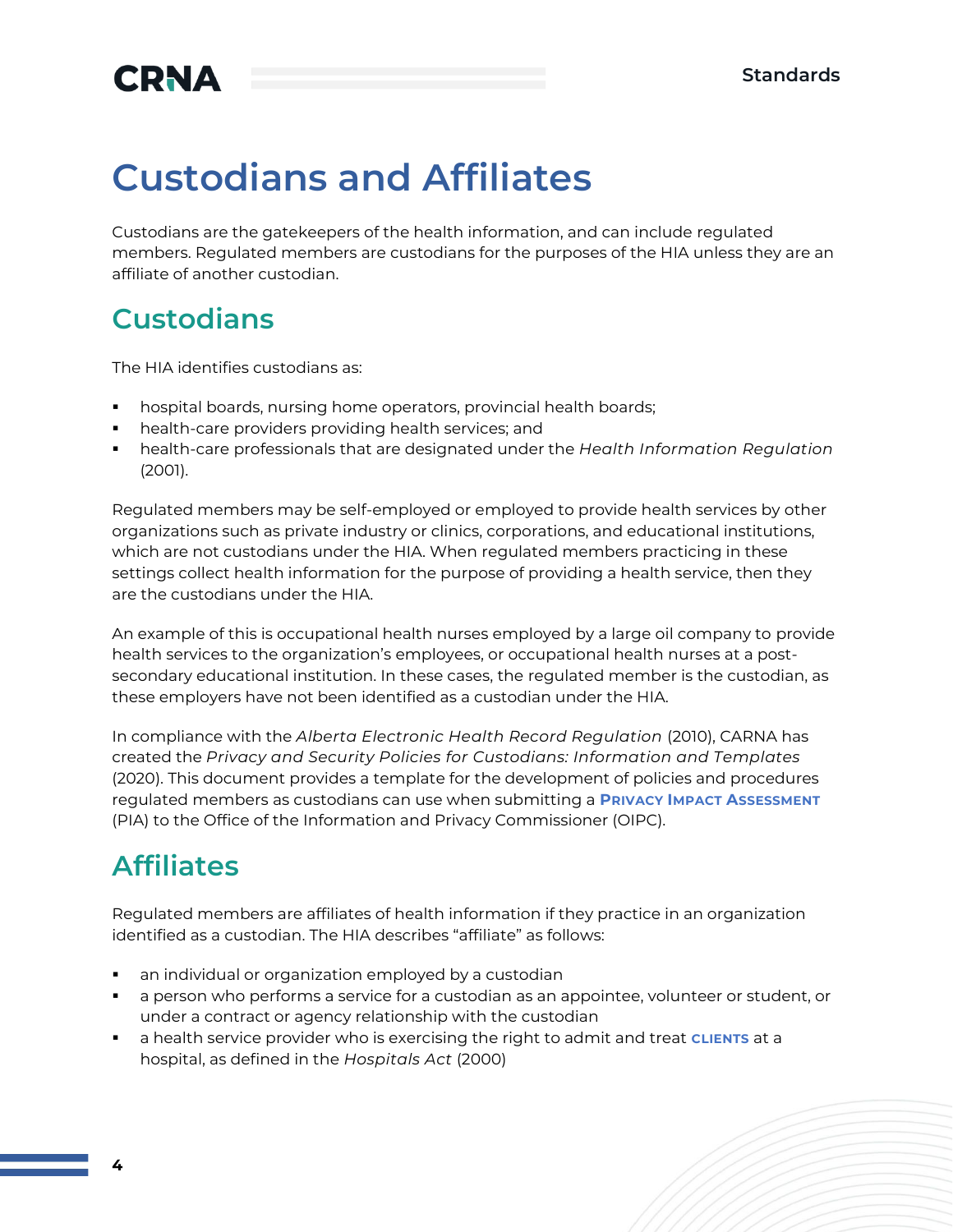# **Duty to Report a Privacy Breach**

The HIA amendments came into force on August 31, 2018 and mandates

*"a custodian must as soon as practicable give notice in accordance with the regulations…of any loss of…or any unauthorized access to or disclosure of individually identifying health information in the custody or control of the custodian if there is a risk of harm to an individual as a result of the loss or unauthorized access or disclosure"* 

(HIA, 2000).

The process to report a breach, including who reports the breach, will vary according to employer requirements. To comply with mandatory reporting of a privacy breach, regulated members who are custodians of health information must:

- assess the risk of harm to an individual when their health information has been lost or inappropriately accessed or disclosed;
- report to the Privacy Commissioner (*[oipc.ab.ca](http://oipc.ab.ca/)*), Minister of Health (*[alberta.ca/health](https://www.alberta.ca/health-information-act.aspx)[information-act.aspx](https://www.alberta.ca/health-information-act.aspx)*), and the individual who was subject to the improper use, unauthorized access, or disclosure of their health information; and
- **•** report to the [Privacy Commissioner w](https://www.oipc.ab.ca/)hen and why there has been a determination to not report a privacy breach to an individual.

Section 107 of the HIA clearly identifies the offences and penalties for contravention of the requirements of the Act. A person found guilty of one of these offences is subject to fines up to \$50,000.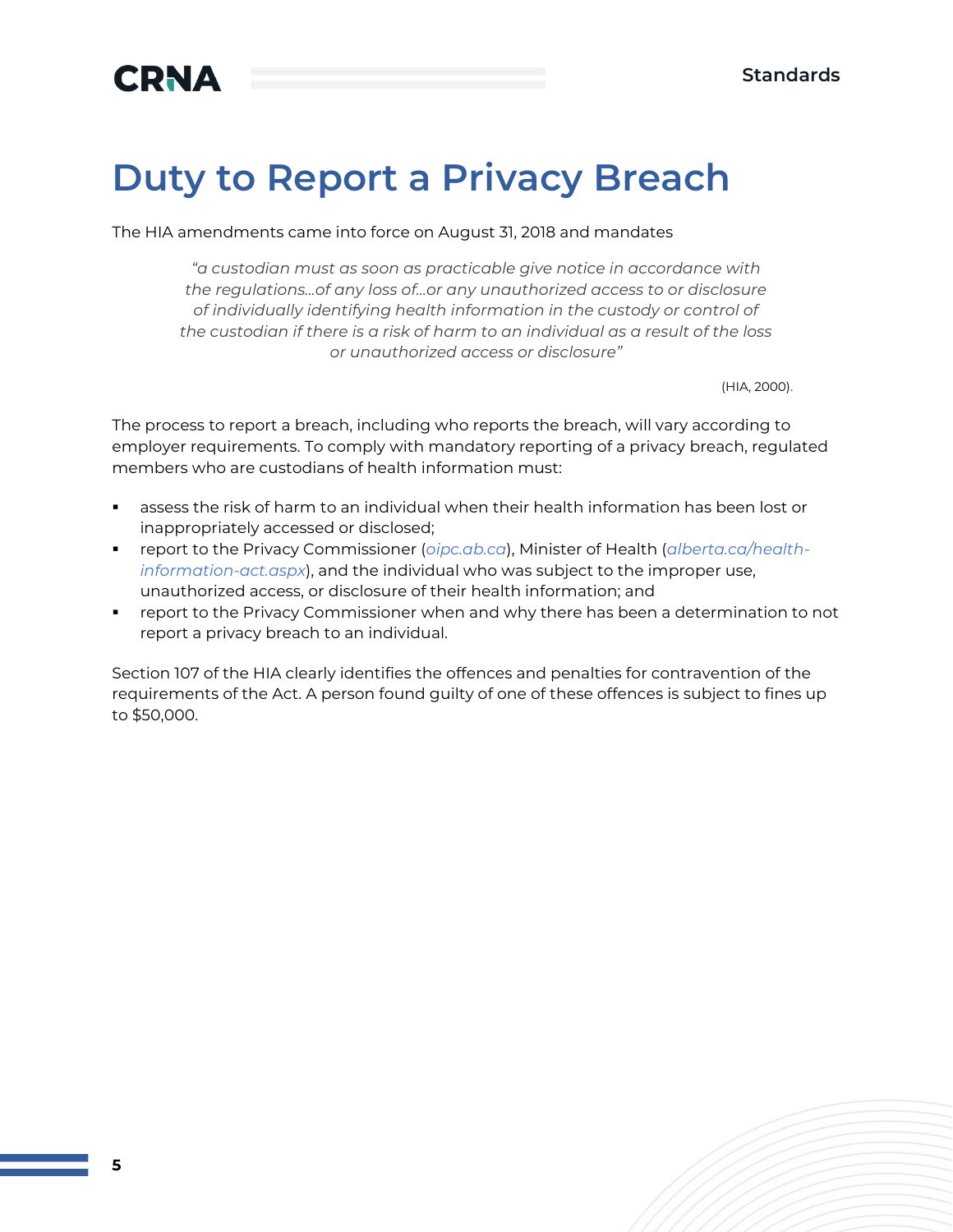# **Standards for Privacy and Management of Health Information**

Regulated members as custodians have additional roles and responsibilities as affiliates. However, all regulated members must ensure they understand all responsibilities with respect to privacy and management of health information, as affiliates or as custodians.

## **Standard 1: All Regulated Members**

Regulated members are responsible and accountable for ensuring they follow all relevant privacy legislation and policies, and understand the privacy requirements that apply to their nursing practice.

#### **All regulated members must**

- **1.1** access personal and health information, including electronic health records (EHR), only for purposes that are consistent with their professional responsibilities;
- **1.2** collect, use, and disclose only health information that is essential for the intended purpose, with the highest degree of confidentiality possible, and in accordance with legislation;
- **1.3** know their custodian's policies and procedures regarding collection, use, disclosure, and security of health information;
- **1.4** take reasonable steps to ensure the accuracy of health information before using or disclosing the information;
- **1.5** comply with any written direction by CARNA to make specific health information accessible via the *Alberta Electronic Health Record Regulation* (2010);
- **1.6** notify the custodian (if the regulated member is an affiliate) as soon as practicable of any loss of individually identifying health information or any unauthorized access to or disclosure of individually identifying information in the custody or control of the custodian; and
- **1.7** report any inappropriate access or disclosure of personal or health information of persons receiving care.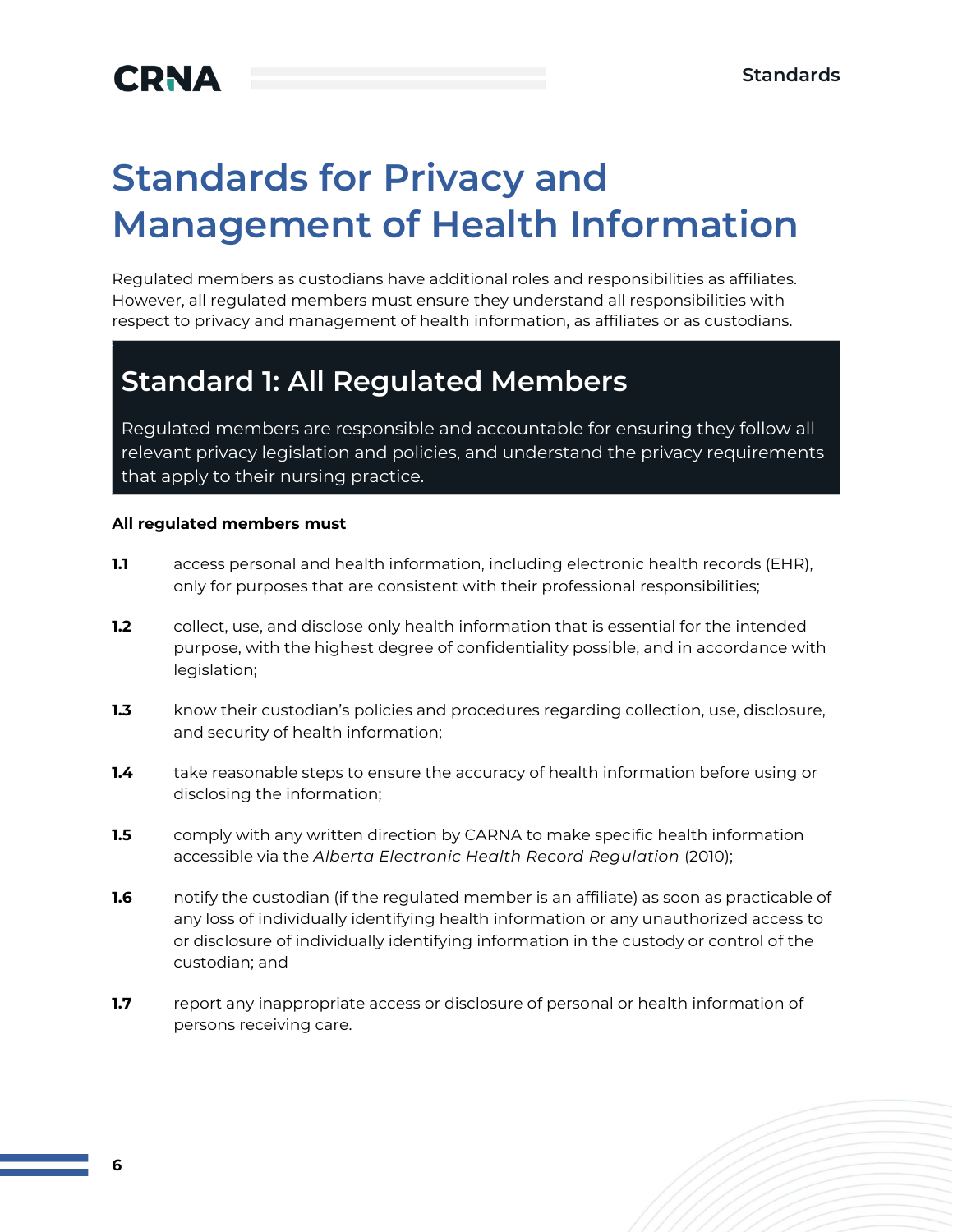### **Standard 2: Regulated Members as Custodians**

In addition to the above standard, **regulated members** as custodians of health information are responsible for the safeguarding of health information according to all relevant legislation.

#### **Regulated members as custodians must**

- **2.1** submit evidence of their status as custodian to CARNA or any other applicable authority if or when requested;
- **2.2** report any inappropriate access or disclosure of personal or health information of persons receiving care as per legislation and employer policy;
- **2.3** comply with all legislative requirements, including:
	- **a.** preparing and submitting a PIA to the Privacy Commissioner before implementing any proposed new or changing practice or system relating to the collection, use, and disclosure of individually identifying health information,
	- **b.** providing clients with access to their personal and health information in compliance with access to information legislation and subject to any statutory exceptions and fees, and allowing for the correction of personal and health information, as required by law,
	- **c.** performing a risk of harm assessment in the event of a privacy breach of an individual as a result of the loss of, unauthorized access to, or disclosure of individually identifying health information that considers all relevant factors (Appendix B),
	- **d.** giving notice to the Privacy Commissioner, the Minister of Health, and the individual when the risk of harm assessment confirms risk to the individual due to loss of health information or any unauthorized access to or disclosure of individually identifying health information (Appendix C), and
	- **e.** notifying the Privacy Commissioner immediately of the decision not to give notice to an individual who is the subject of a privacy breach, in the event it could be **REASONABLY** expected to result in a risk of harm to the individual's mental or physical health (Appendix D);
- **2.4** be responsible and accountable for identifying information they collect for the purposes of providing a health service as health information;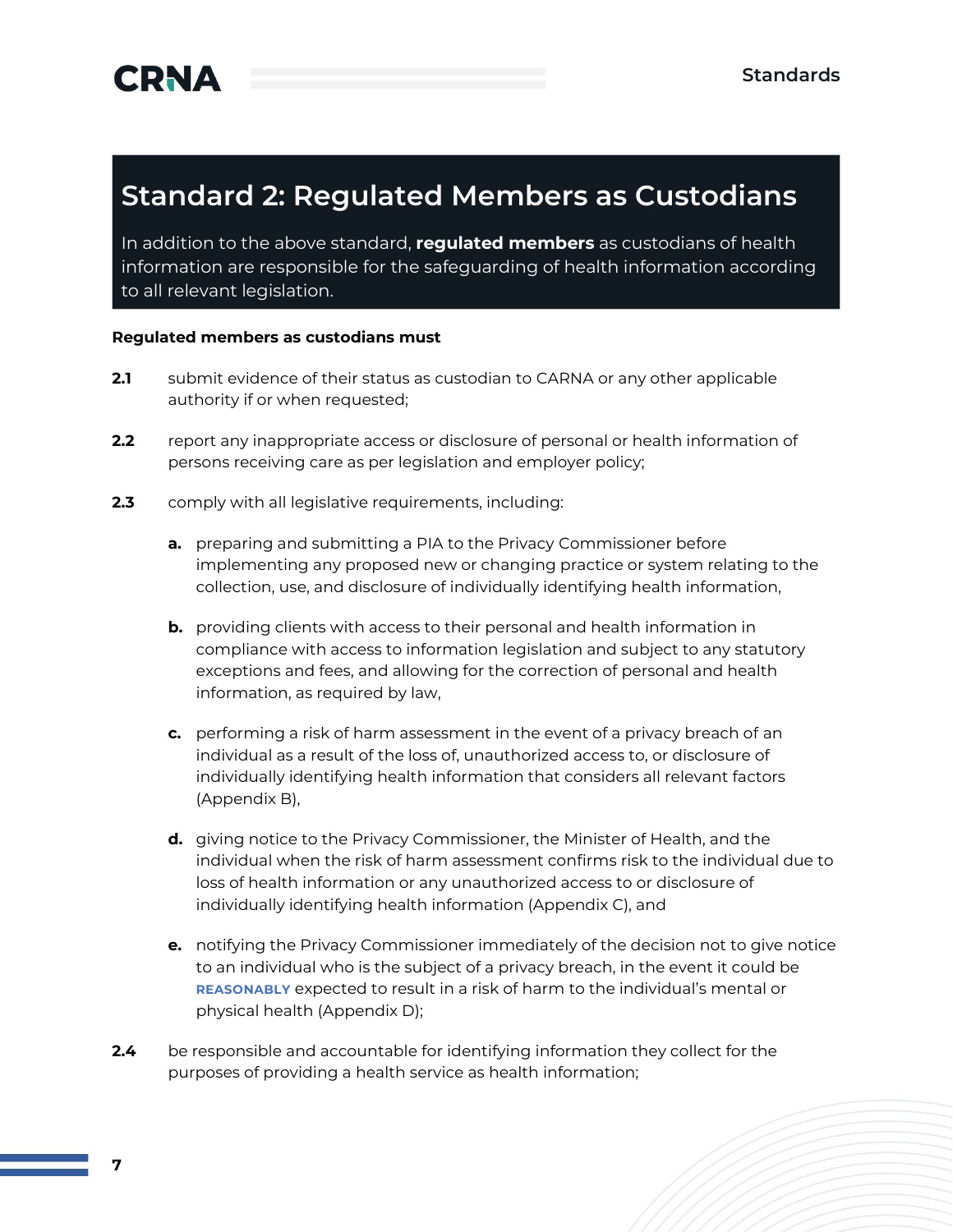

- **2.5** be responsible and accountable for ensuring that they and their affiliates are familiar with, and comply with, the legislated requirements specific to health information;
- **2.6** take reasonable steps to ensure that client records are accessible for continuity of care for clients. Client records must remain accessible for a period of ten (10) years following the date of last service. For minors, the record must be accessible for a period of ten (10) years or two (2) years past the client's age of majority, whichever is longer;
- **2.7** establish written policies and procedures relating to how they and their affiliates handle health information and submit these policies and procedures when requested. Policies and procedures include a written record of the administrative, technical, and physical safeguards in place to protect the privacy and confidentiality of health information in their custody and control. These must include:
	- **a.** limiting affiliates' access to health information needed for their role,
	- **b.** reasonable measures to physically secure the areas in which health information is stored such as locked buildings or rooms, locked filing cabinets, and locked shredding bins,
	- **c.** reasonable measures to maintain the security of health information while it is being transported from one location to another,
	- **d.** reasonable measures for the secure disposal of records containing health information, and
	- **e.** direction on how information will be transferred from one custodian to another;
- **2.8** ensure that, when using a computerized or electronic information system, the system has reasonable safeguards to protect the confidentiality and security of the information, including but not limited to:
	- **a.** each authorized user can be uniquely identified,
	- **b.** each authorized user has a documented access level based on the user's role,
	- **c.** access to the system is password protected, with procedures for password management and updates,
	- **d.** the system creating and maintaining audit logs that meet legislative requirements for electronic health record information systems, as set out in the *Electronic Health Records Regulation* (2010),
	- **e.** identifiable health information is transmitted securely,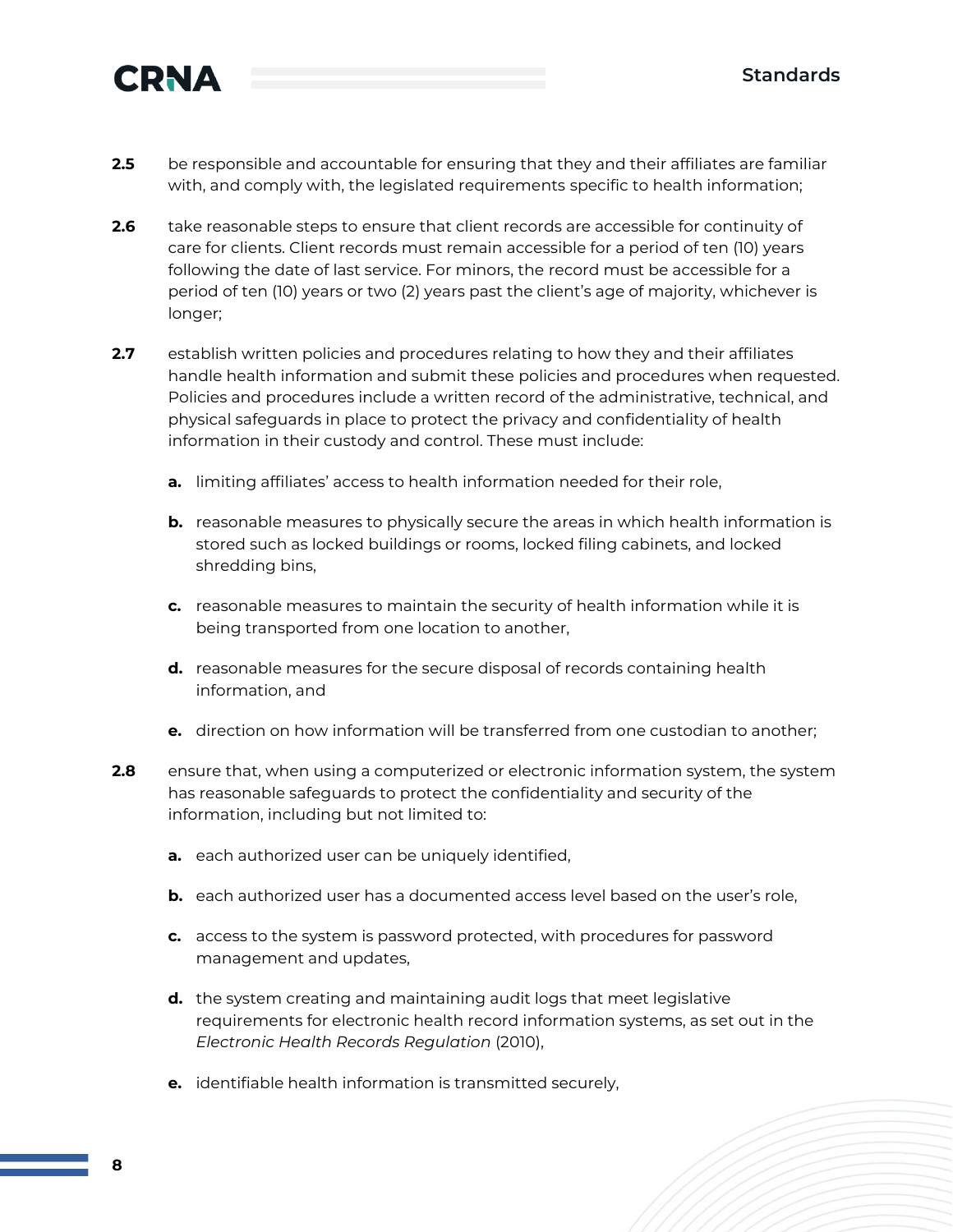

- **f.** appropriate anti-virus systems, firewalls, and intrusion detection systems are installed and monitored,
- **g.** data is backed up securely,
- **h.** data recovery protocols are in place and regularly tested,
- **i.** protocols are in place to ensure continuity of care in the event that the information contained within the electronic information system cannot be accessed for a period of time, and
- **j.** disposal of hardware that contains identifiable health information is secure and complete, such that all data is removed and cannot be reconstructed;
- **2.9** regularly assess the administrative, technical, and physical safeguards with respect to:
	- **a.** the confidentiality of health information that is in their custody or under their control, and the privacy of the individuals who are the subjects of that information,
	- **b.** any reasonably anticipated threat or hazard to the security or integrity of the health information, and
	- **c.** any unauthorized use, access to, disclosure, or modification of the health information;
- **2.10** ensure that, when placing health information in an electronic information management system that is not under their direct custody and control, they:
	- **a.** establish a written agreement that addresses the security of the health information,
	- **b.** establish the protocol for responding to access to information requests, and the collection, use, and disclosure of health information by the person or body who has custody or control of the health information through the electronic system, and
	- **c.** establish any other requirements for such an agreement as set out in law.

#### **Regulated members as custodians of health information, and employed by a noncustodian, must also:**

**2.11** clearly communicate their obligations of a custodian to the employer;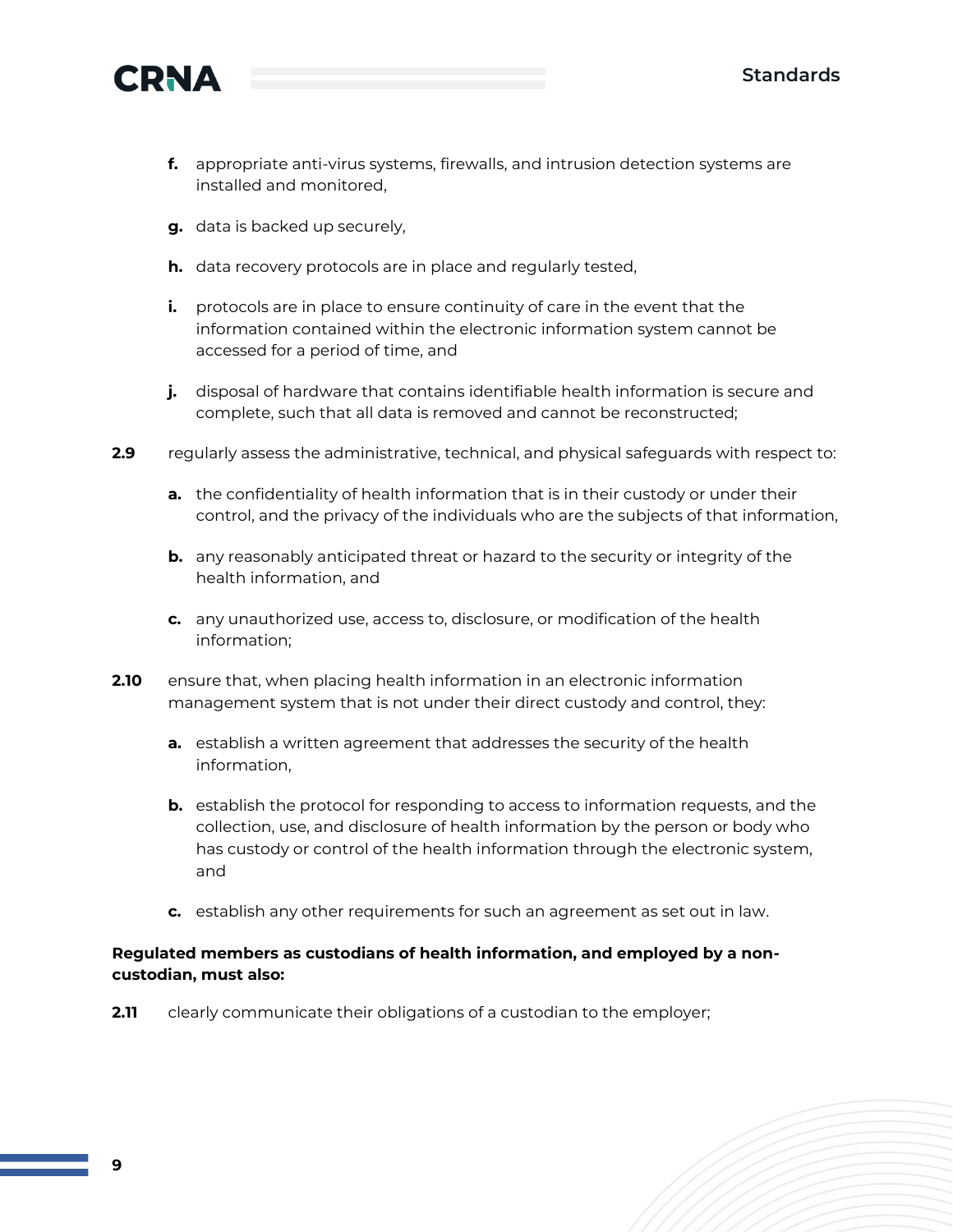

- **2.12** review the employer's policies and procedures relating to the collection use, disclosure, retention, and security of health information and ensure policy aligns with legislation; and
- **2.13** collaborate with employers to ensure that legislated requirements specific to health information, and their obligations as custodians are met and reflected in the employer's requirements and procedures regarding the collection, use, disclosure, retention, and security of health information.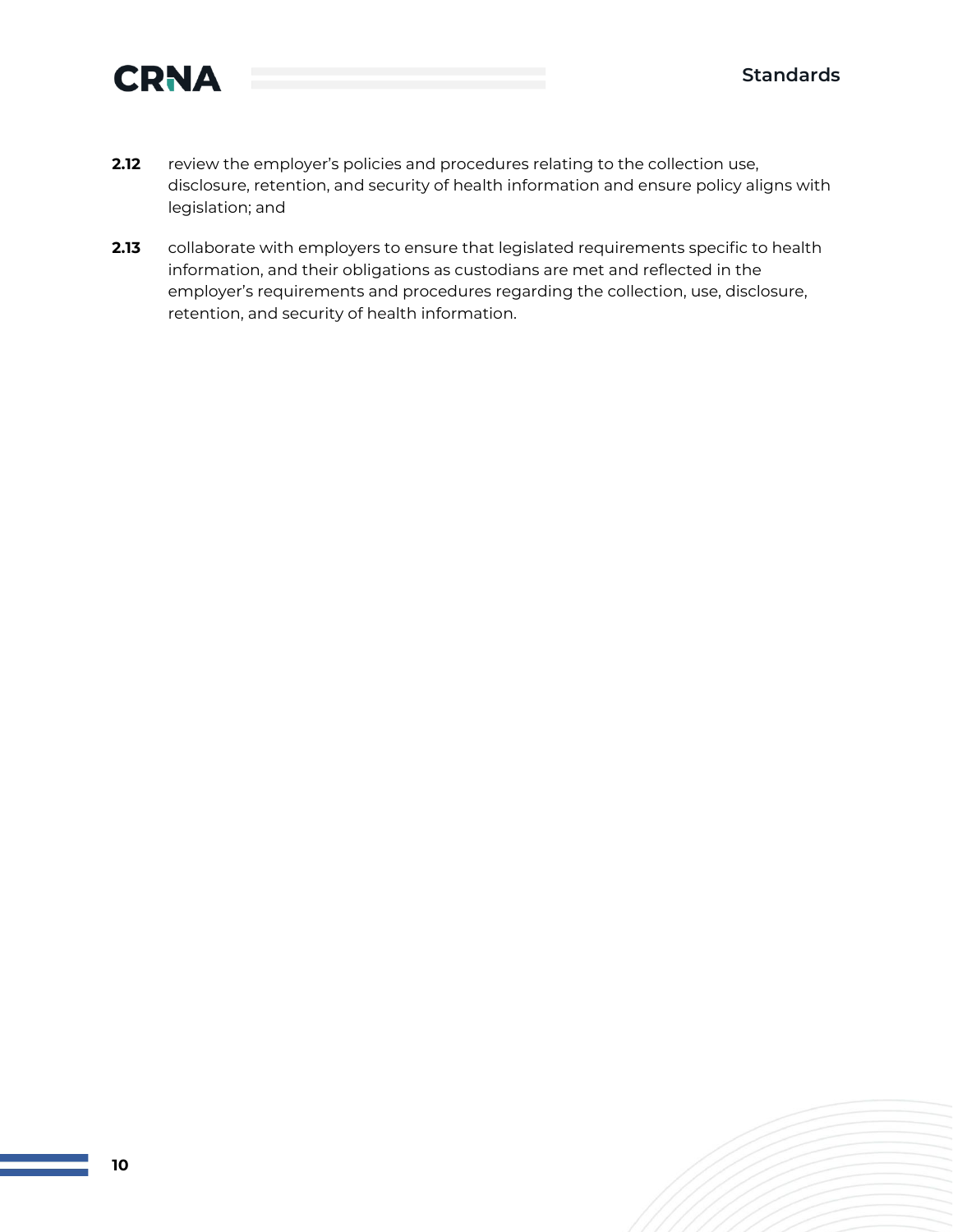# **Glossary**

**AFFILIATE** – According to the HIA (2019), an affiliate includes the following:

- employees of a custodian
- any person that performs a service for a custodian (agent, appointee, volunteer or student)
- health-care providers who can admit/treat patients at hospitals and other health- care practitioners with formal access to hospital resources

**CLIENT** – The term client(s) can refer to patients, residents, families, groups, communities, and population (CARNA, 2013).

**CUSTODIANS** – According to the HIA (2019), a custodian includes the following:

- hospital boards, nursing home operators, provincial health boards, etc.
- health-care providers that provide health services
- licensed pharmacy and/or pharmacists
- health-care professionals that are designated under the *Health Information Regulation* (2001)

**HEALTH INFORMATION** – Refers to health information collected, used, or disclosed in relation to a health service (HIA, 2000).

**HEALTH SERVICE** – A service provided to people to protect, promote, or maintain their health; to prevent illness; diagnose; treat; rehabilitate; or to take care of the health needs of the ill, disabled, injured or dying (HPA, 2000).

**PRIVACY IMPACT ASSESSMENT** – An analysis of processes performed by a custodian that assists in identification of and addressing potential privacy risks that may occur in the collection, use or disclosure of health information (Office of the Information and Privacy Commissioner of Alberta, 2019).

**REASONABLY** – Enough credible evidence to lead an ordinary person to prudent judgment of the suspicions and belief that individual holds.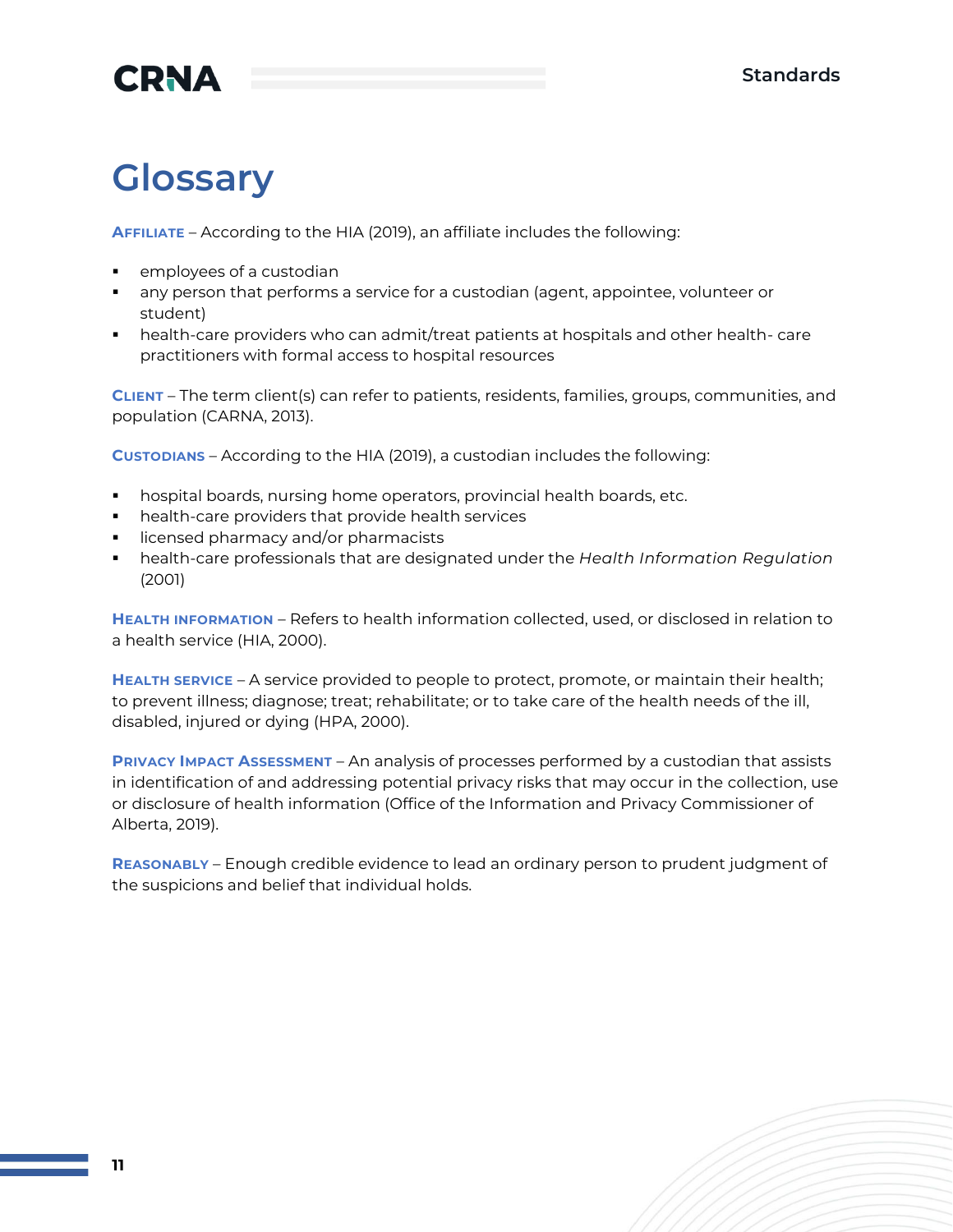

## **References**

Alta. Reg. 118/2010. [*Alberta Electronic Health Record Regulation*].

Alta. Reg. 70/2001. [*Health Information Regulation*].

Canadian Health Services Research Foundation. (2005). How CHSRF defines evidence. *Links*, *8*(3), 7.

Canadian Nurses Association. (2010). *Canadian nurse practitioner core competency framework*. Retrieved from [http://cna](http://cna-aiic.ca/~/media/cna/files/en/competency_framework_2010_e.pdf)*[aiic.ca/~/media/cna/files/en/competency\\_framework\\_2010\\_e.pdf](http://cna-aiic.ca/~/media/cna/files/en/competency_framework_2010_e.pdf)*.

- Canadian Nurses Association. (2017). *Code of ethics for registered nurses*. Ottawa, ON: Author.
- College and Association of Registered Nurses of Alberta. (2013). *Practice standards for regulated members.* Edmonton, AB: Author.

College and Association of Registered Nurses of Alberta. (2020). *Privacy and security policies for custodians: Information and templates*. Edmonton, AB: Author.

*Freedom of Information and Protection of Privacy Act*, R.S.A. 2000, c. F-25.

Government of Alberta. (2019). *Alberta Netcare Learning Centre: Health Information Act.* Retrieved from *[http://www.albertanetcare.ca/LearningCentre/Health-Information-](http://www.albertanetcare.ca/LearningCentre/Health-Information-Act.htm)[Act.htm.](http://www.albertanetcare.ca/LearningCentre/Health-Information-Act.htm)*

*Health Information Act*, R.S.A. 2000, c. H-5.

*Health Profession Act*, R.S.A. 2000, c. H-7.

*Hospitals Act*, R.S.A. 2000, c. H-12.

Office of the Information and Privacy Commissioner of Alberta. (2019). *Privacy impact assessments*. Retrieved from *[https://www.oipc.ab.ca/action-items/privacy-impact](https://www.oipc.ab.ca/action-items/privacy-impact-assessments.aspx)[assessments.aspx](https://www.oipc.ab.ca/action-items/privacy-impact-assessments.aspx)*.

*Personal Information Protection Act*, S.A. 2003, c. P-6.5.

*Personal Information Protection and Electronic Documents Act*, S.C. 2000, c. 5.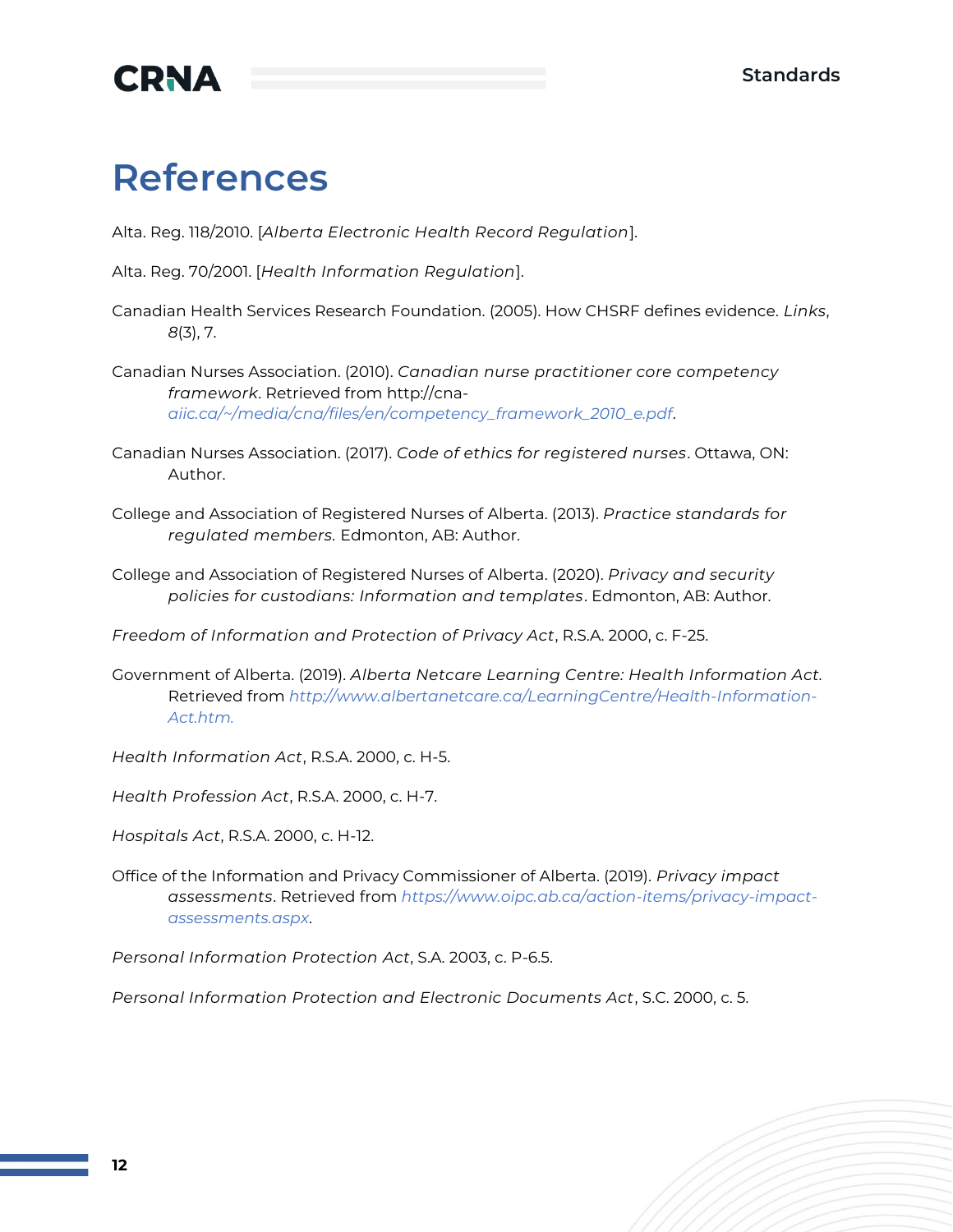

# **Appendix A: Exclusion from Definition of Health Service**

#### **ALBERTA REGULATION 70/2001**

#### **Health Information Act**

#### **HEALTH INFORMATION REGULATION**

#### **Exclusion from definition of health service**

**3.1** For the purposes of section 1(1)(m) of the Act, the following services are excluded from the definition of health service:

- **a.** the review, interpretation or assessment by a health services provider of
	- **i.** results from a drug or alcohol test performed on a bodily substance from an individual, but only to the extent necessary or reasonably required to determine the individual's fitness to work,
	- **ii.** results
		- **A.** from medical, health or biological monitoring of an individual, or
		- **B.** from medical or health surveillance of an individual, but only to the extent necessary or reasonably required to protect the health of workers or to determine the individual's fitness to work, or
	- **iii.** results from a medical or health assessment of an individual, but only to the extent necessary or reasonably required to determine the individual's fitness to work;
- **b.** the review, interpretation or assessment of health information about workers collected under the *Occupational Health and Safety Act* by the Director of Medical Services for the purposes of protecting the health and safety of workers;
- **c.** an independent medical examination of an individual, or a review of the health information of an individual, by a health services provider who is not involved in the treatment and care of the individual for the purpose of determining benefits or coverage, or both, for insurance purposes;
- **d.** services, including parenting psychological assessments, neuro-psychological assessments and individual or group counselling, provided by psychologists to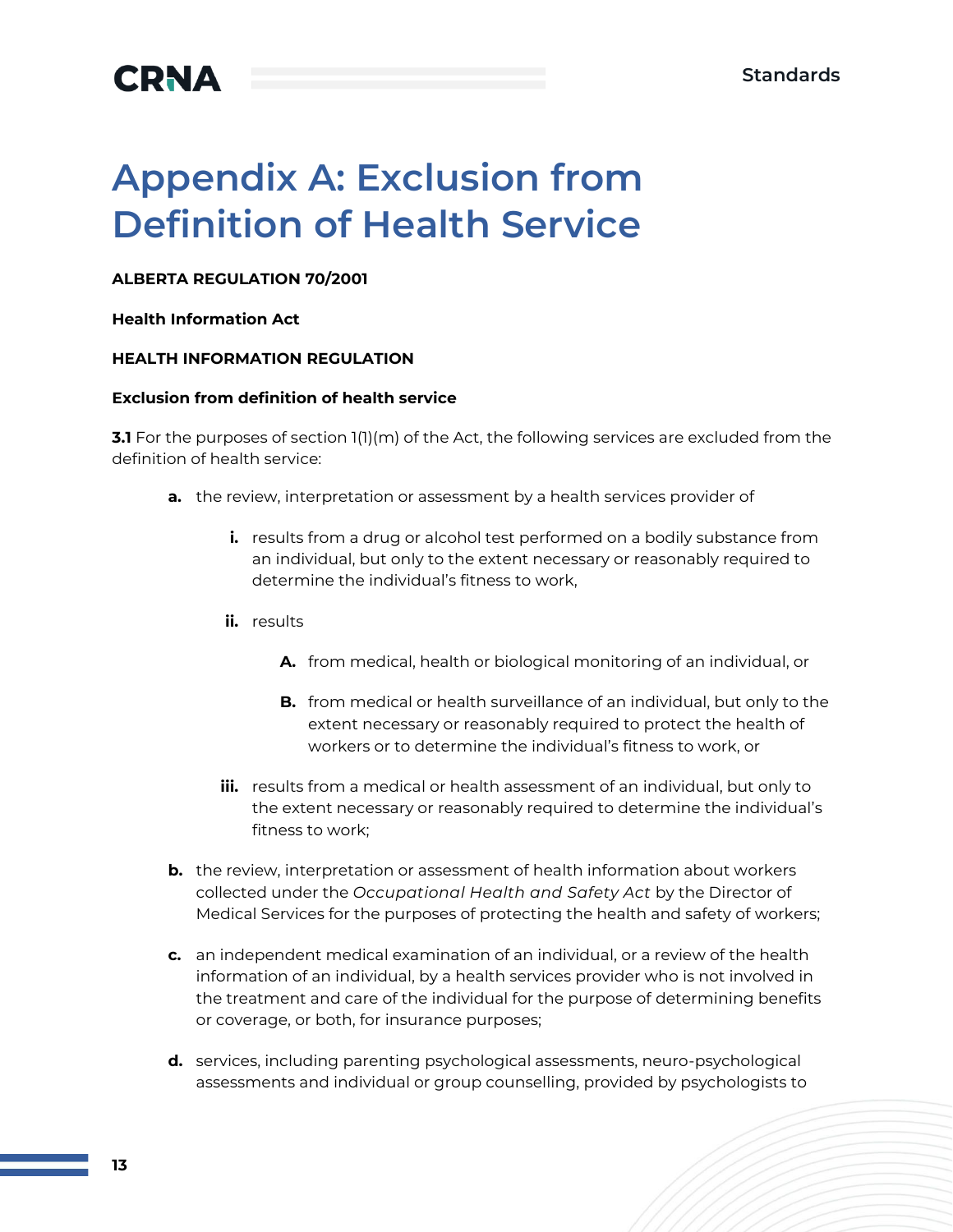

children and families at the request of a director under the *Child, Youth and Family Enhancement Act*;

- **e.** the review, interpretation or assessment by a health services provider of results from a drug or alcohol test performed by a laboratory on a bodily substance from an individual at the request of a director under the *Child, Youth and Family Enhancement Act;*
- **f.** emergency response dispatch services.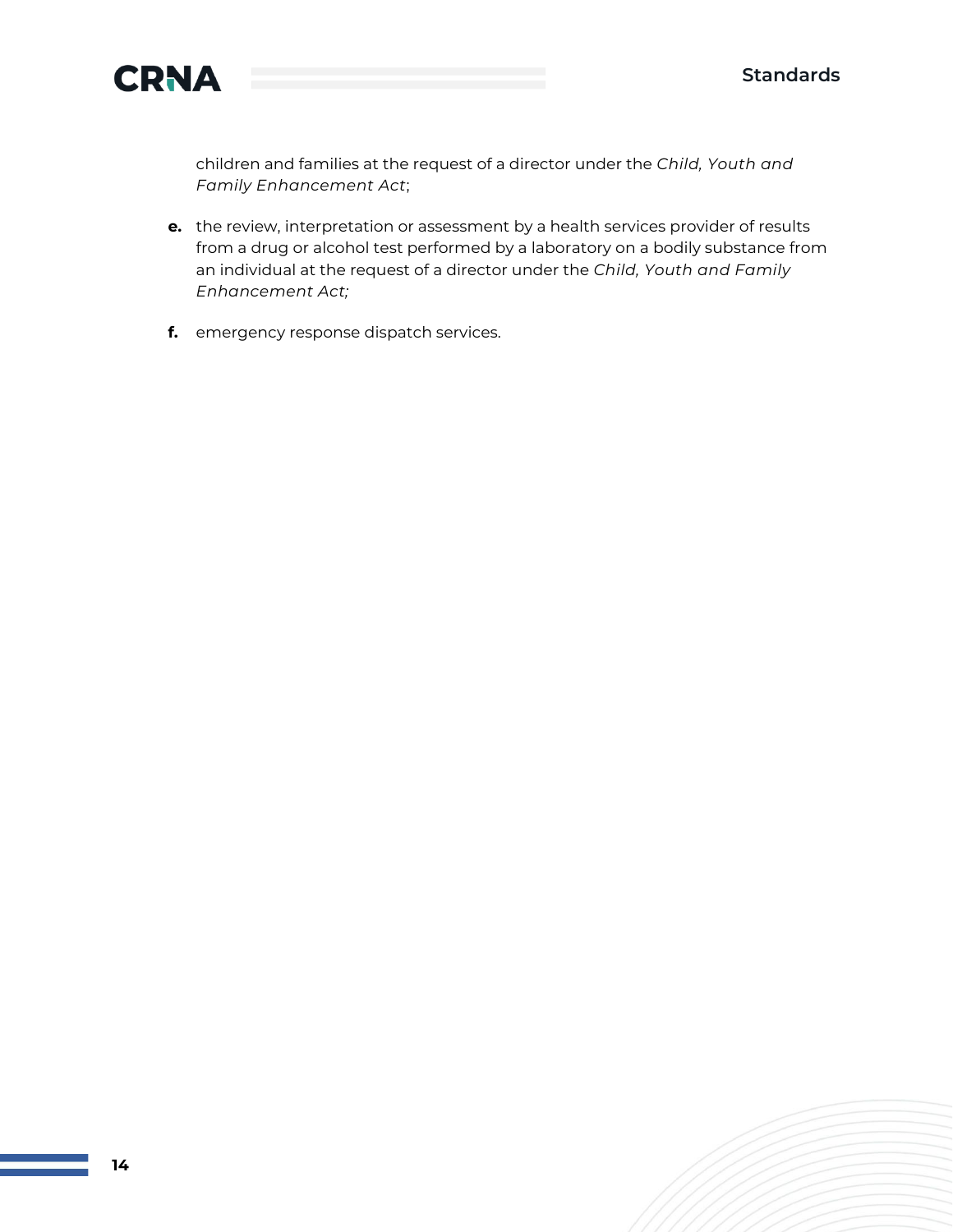

# **Appendix B: Assessment of Risk of Harm**

#### **ALBERTA REGULATION 70/2001**

#### **Health Information Act**

#### **HEALTH INFORMATION REGULATION**

#### **Assessment of risk of harm**

**8.1(1)** In assessing under section 60.1(4) of the Act whether there is a risk of harm to an individual as a result of a loss of or an unauthorized access to or disclosure of individually identifying health information, a custodian must consider each of the following factors in addition to any other relevant factors:

- **a.** whether there is a reasonable basis to believe that the information has been or may be accessed by or disclosed to a person;
- **b.** whether there is a reasonable basis to believe that the information has been misused or will be misused;
- **c.** whether there is a reasonable basis to believe that the information could be used for the purpose of identity theft or to commit fraud;
- **d.** whether there is a reasonable basis to believe that the information is of a type that could cause embarrassment or physical, mental or financial harm to or damage the reputation of the individual who is the subject of the information;
- **e.** whether there is a reasonable basis to believe that the loss of or unauthorized access to or disclosure of the information has adversely affected or will adversely affect the provision of a health service to the individual who is the subject of the information;
- **f.** in the case of electronic information, whether the custodian is able to demonstrate that the information was encrypted or otherwise secured in a manner that would
	- **i.** prevent the information from being accessed by a person who is not authorized to access the information, or
	- **ii.** render the information unintelligible by a person who is not authorized to access the information;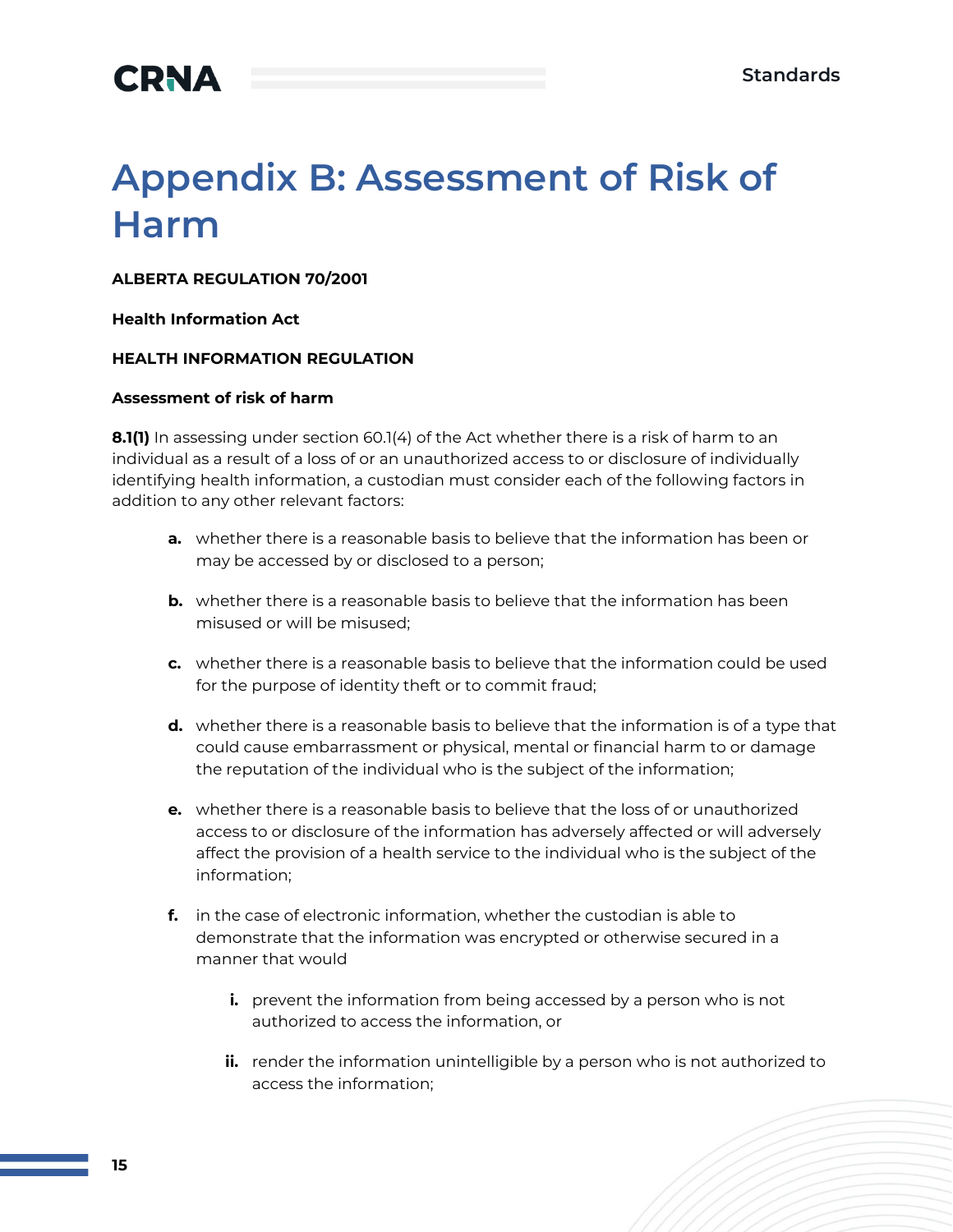



- **g.** in the case of a loss of information, whether the custodian is able to demonstrate that the information was lost in circumstances in which the information was
	- **i.** destroyed, or
	- **ii.** rendered inaccessible or unintelligible;
- **h.** in the case of a loss of information that is subsequently recovered by the custodian, whether the custodian can demonstrate that the information was not accessed before it was recovered;
- **i.** in the case of an unauthorized access to or disclosure of information, whether the custodian is able to demonstrate that the only person who accessed the information or to whom the information was disclosed was
	- **i.** is a custodian or an affiliate,
	- **ii.** is subject to confidentiality policies and procedures that meet the requirements of section 60 of the Act,
	- **iii.** accessed the information in a manner that is in accordance with the person's duties as a custodian or affiliate and not for an improper purpose, and
	- **iv.** did not use or disclose the information except in determining that the information was accessed by or disclosed to the person in error and in taking any steps reasonably necessary to address the unauthorized access or disclosure.

**(2)** If a custodian is able to demonstrate that a circumstance set out in subsection (1)(f) to (i) applies in the case of a loss of or unauthorized access to or disclosure of individually identifying health information, the custodian is not required to give notice of the loss or unauthorized access or disclosure under section 60.1(2) of the Act.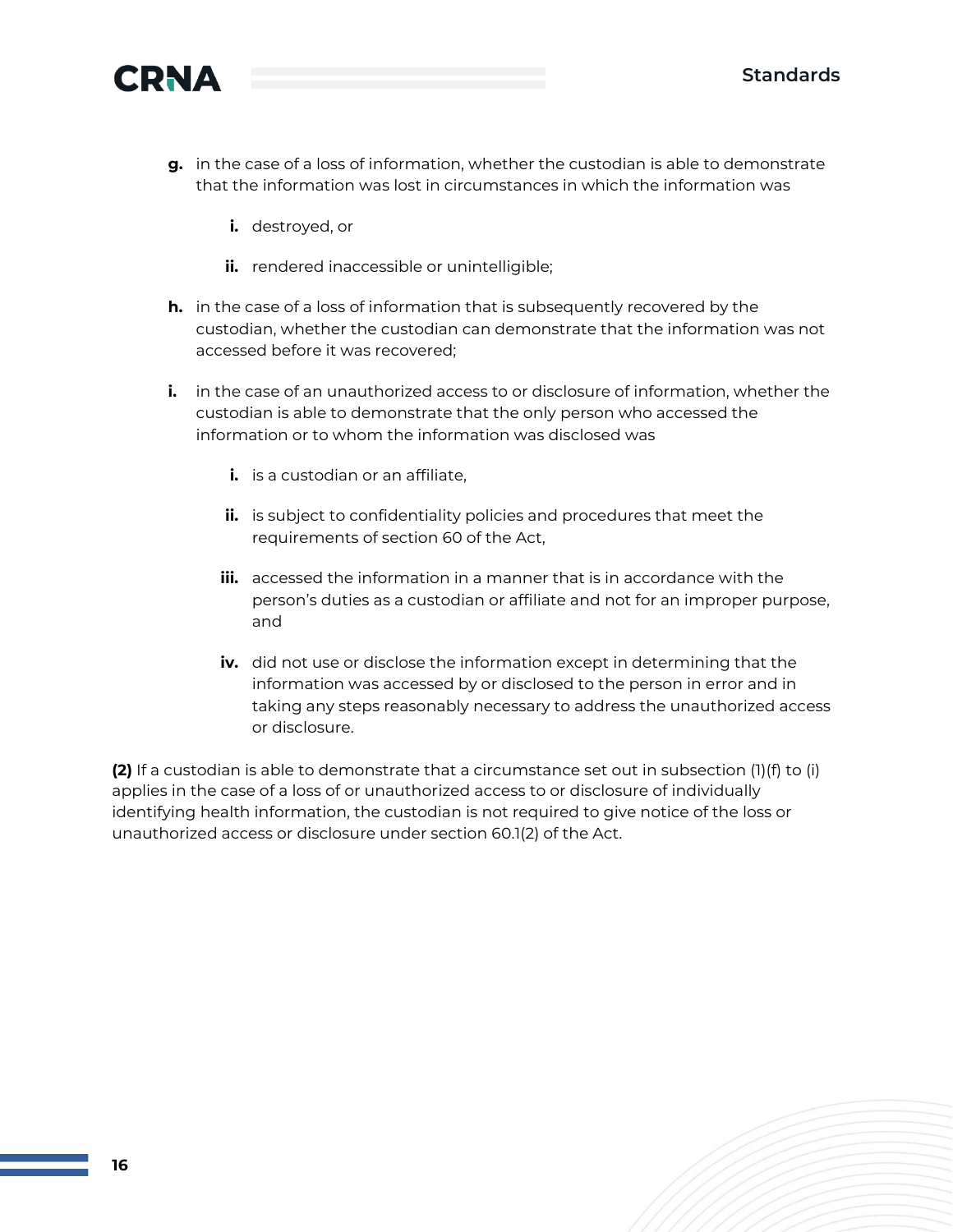

# **Appendix C: Notice of Loss or Unauthorized Access or Disclosure**

#### **ALBERTA REGULATION 70/2001**

#### **Health Information Act**

#### **HEALTH INFORMATION REGULATION**

#### **Notice of loss or unauthorized access or disclosure**

**8.2(1)** A notice to a custodian under section 60.1(1) of the Act must

- **a.** if the custodian has established requirements respecting the notice, meet any requirements respecting form and contents established by the custodian, or
- **b.** if the custodian has not established requirements respecting the notice, be in writing and include
	- **i.** a description of the circumstances of the loss or unauthorized access or disclosure,
	- **ii.** the date on which or period of time within which the loss or unauthorized access or disclosure occurred,
	- **iii.** the date on which the loss or unauthorized access or disclosure was discovered, and
	- **iv.** a description of the information that was lost or that was the subject of the unauthorized access or disclosure.

**(2)** A notice to the Commissioner of a loss of or an unauthorized access to or disclosure of individually identifying health information under section 60.1(2) of the Act must be in writing in a form approved by the Commissioner and must include

- **a.** the name of the custodian who had custody or control of the information at the time of the loss or unauthorized access of disclosure,
- **b.** a description of the circumstances of the loss or unauthorized access or disclosure,
- **c.** the date on which or period of time within which the loss or unauthorized access or disclosure occurred,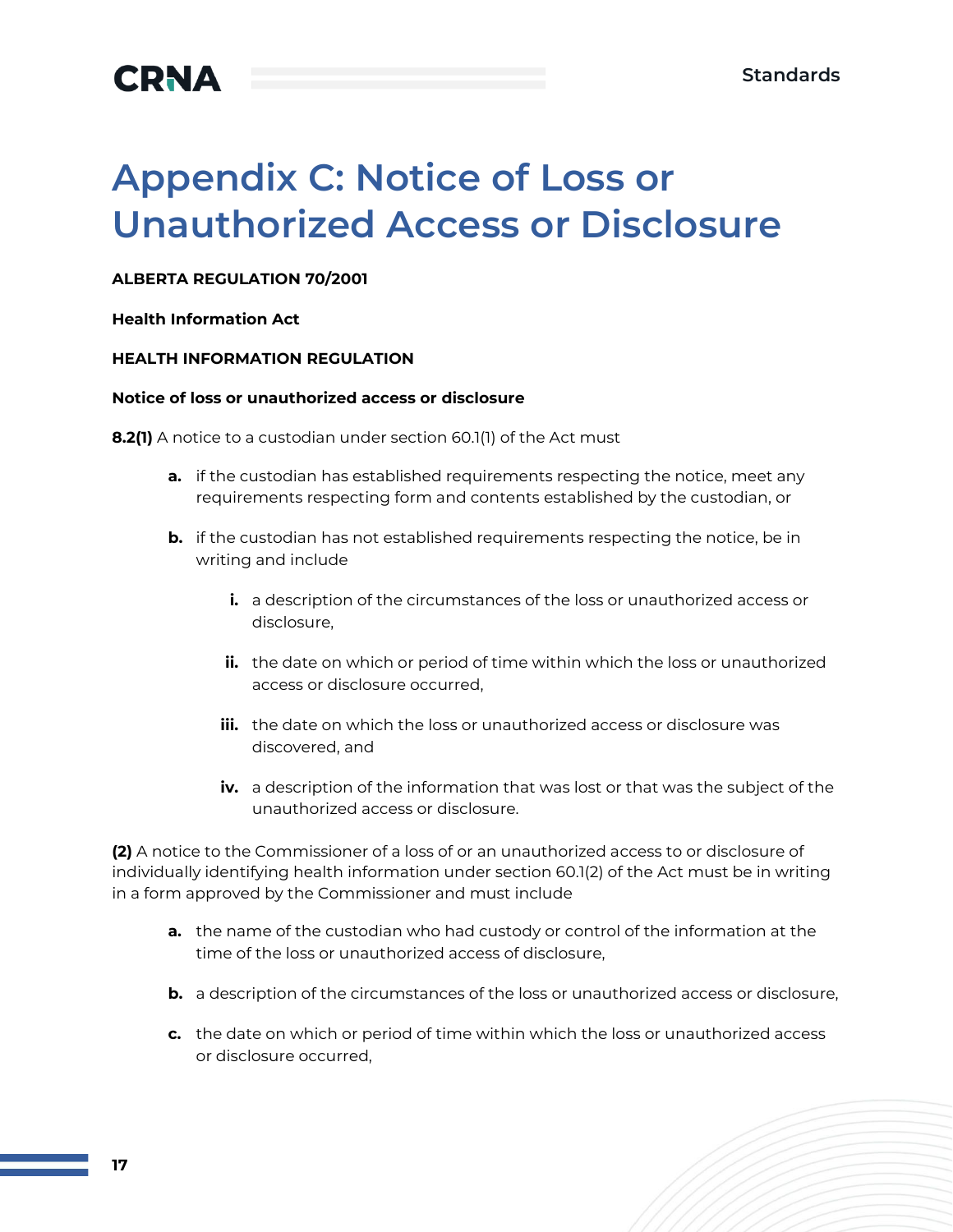

- **d.** the date on which the loss or unauthorized access or disclosure was discovered,
- **e.** a non-identifying description of the type of information that was lost or that was the subject of the unauthorized access or disclosure,
- **f.** a non-identifying description of the risk of harm to an individual as a result of the loss or unauthorized access or disclosure, including a description of the type of harm and an explanation of how the risk of harm was assessed that includes a non-identifying description of the custodian's consideration of the factors referred to in section 8.1(1), including any relevant factors not detailed in that section,
- **g.** the number, or if the number cannot be determined, an estimate of the number, of individuals to whom there is a risk of harm as a result of the loss or unauthorized access or disclosure,
- **h.** a description of any steps that the custodian has taken or is intending to take, as of the date of the notice, to reduce the risk of harm to an individual as a result of the loss or unauthorized access or disclosure,
- **i.** a description of any steps that the custodian has taken or is intending to take as of the date of the notice, to reduce the risk of a future loss or unauthorized access or disclosure,
- **j.** a non-identifying copy of the information that has been or will be provided in the notice to the individual who is the subject of the individually identifying health information referred to in subsection (4), if applicable, together with a statement indicating the method referred to in section 103 of the Act that has been or will be used to give notice to the individual, if applicable,
- **k.** if the custodian is requesting the authorization of the Commissioner to give notice to an individual by substitutional service under section 103(c) of the Act, the request together with a statement of the reasons for the request,
- **l.** the name and contact information for a person who is able to answer questions on behalf of the custodian about the loss or unauthorized access or disclosure, and
- **m.** any other information that the custodian considers relevant.

**(3)** A notice to the Minister of a loss of or an unauthorized access to or disclosure of individually identifying health information under section 60.1(2) of the Act must be in writing in a form approved by the Minister and must include the information set out in subsection  $(2)(a)$ ,  $(b)$ ,  $(e)$ ,  $(f)$ ,  $(g)$ ,  $(h)$ ,  $(l)$  and  $(m)$ .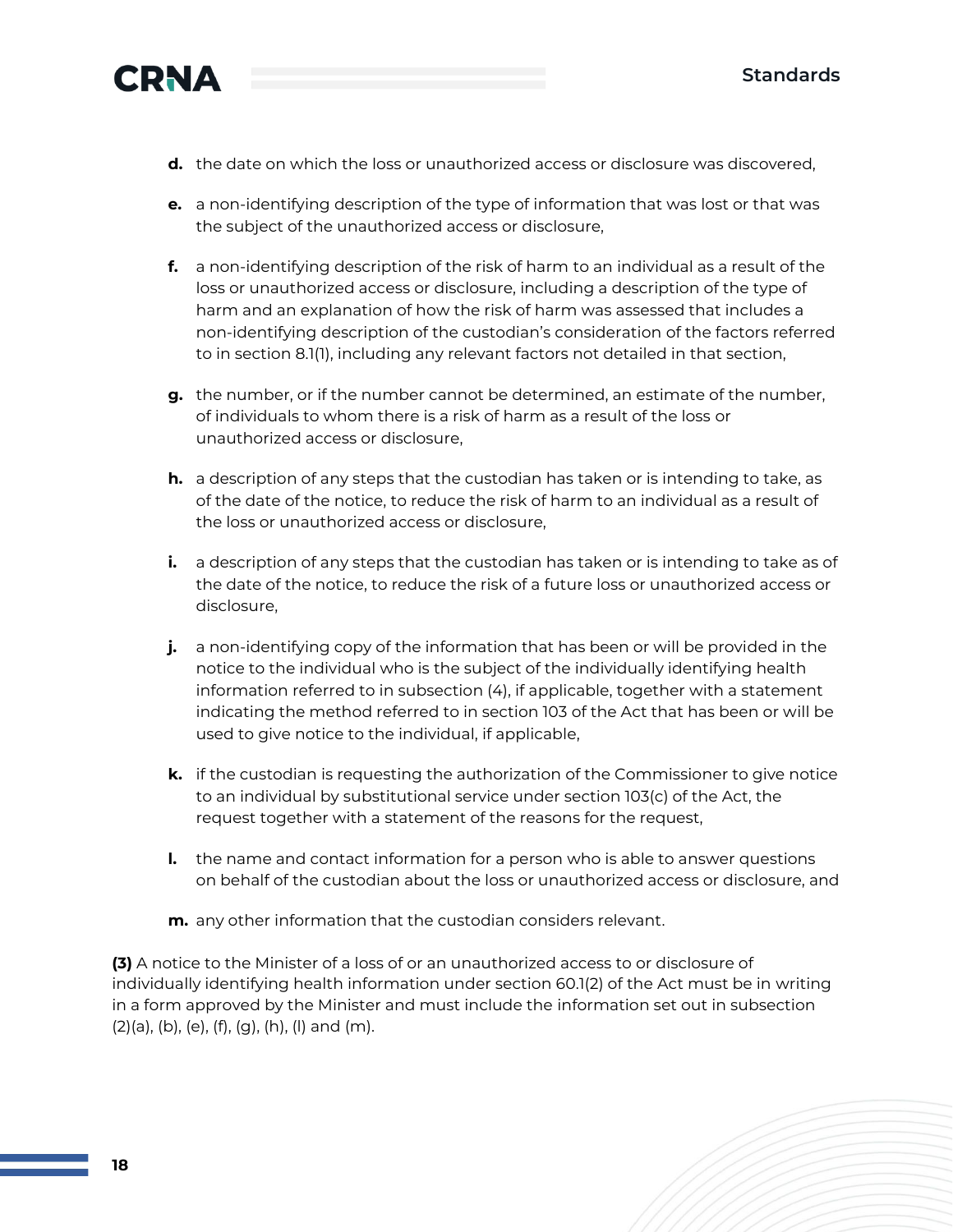**(4)** A notice to an individual of a loss of or unauthorized access to or disclosure of individually identifying health information under section 60.1(2) of the Act must be in writing and must include

- **a.** a description of the circumstances of the loss or unauthorized access of disclosure,
- **b.** the date on which or period of time within which the loss or unauthorized access or disclosure occurred,
- **c.** the name of the custodian who had custody or control of the health information at the time of the loss or unauthorized access or disclosure,
- **d.** a non-identifying description of the type of information that was lost or that was the subject of the unauthorized access or disclosure,
- **e.** a description of the risk of harm to the individual as a result of the loss or unauthorized access or disclosure, including a description of the type of harm and an explanation of how the risk of harm was assessed,
- **f.** a description of any steps that the custodian has taken or is intending to take, as of the date of the notice, to reduce the risk of harm to the individual as a result of the loss or unauthorized access or disclosure,
- **g.** a description of any steps that the custodian has taken or is intending to take, as of the date of the notice, to reduce the risk of a future loss or unauthorized access or disclosure,
- **h.** a description of any steps that the custodian believes the individual may be able to take to reduce the risk of harm to the individual,
- **i.** a statement that the individual may ask the Commissioner to investigate the loss or unauthorized access or disclosure that includes contact information for the Office of the information and Privacy Commissioner,
- **j.** the name and contact information for a person who is able to answer questions on behalf of the custodian about the loss or unauthorized access or disclosure, and
- **k.** any other information that the custodian considers relevant.